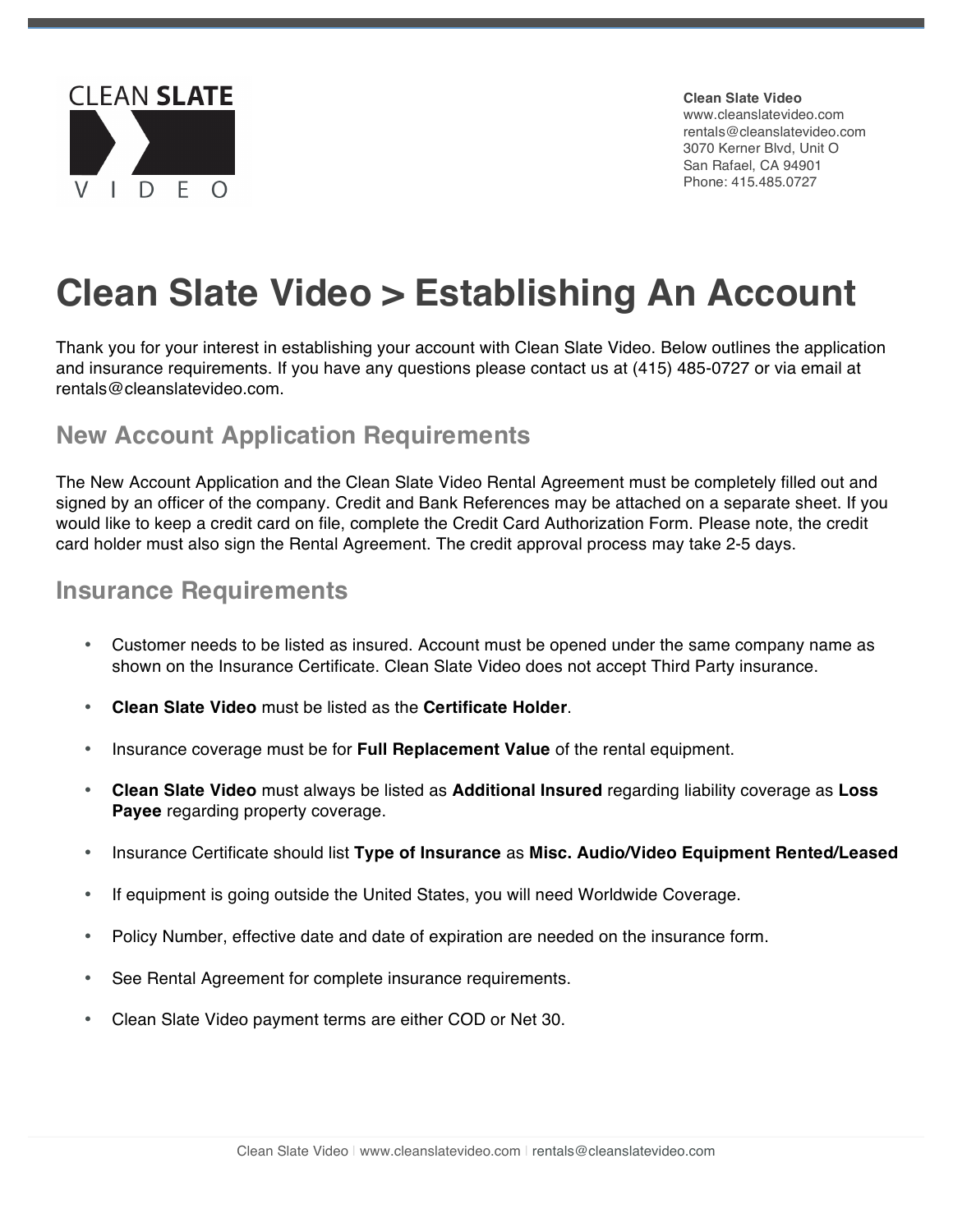### **Submitting Completed Forms**

Forms include:

- Signed New Account Application
- Signed Rental Agreement
- Certificate of Insurance (OK to submit separately)
- Signed Credit Card Authorization Form (optional)

Once completed, please return your application package to:

**Clean Slate Video** rentals@cleanslatevideo.com 3070 Kerner Blvd, Unit O San Rafael, CA 94901 Phone: 415.485.0727

Thank you for your business.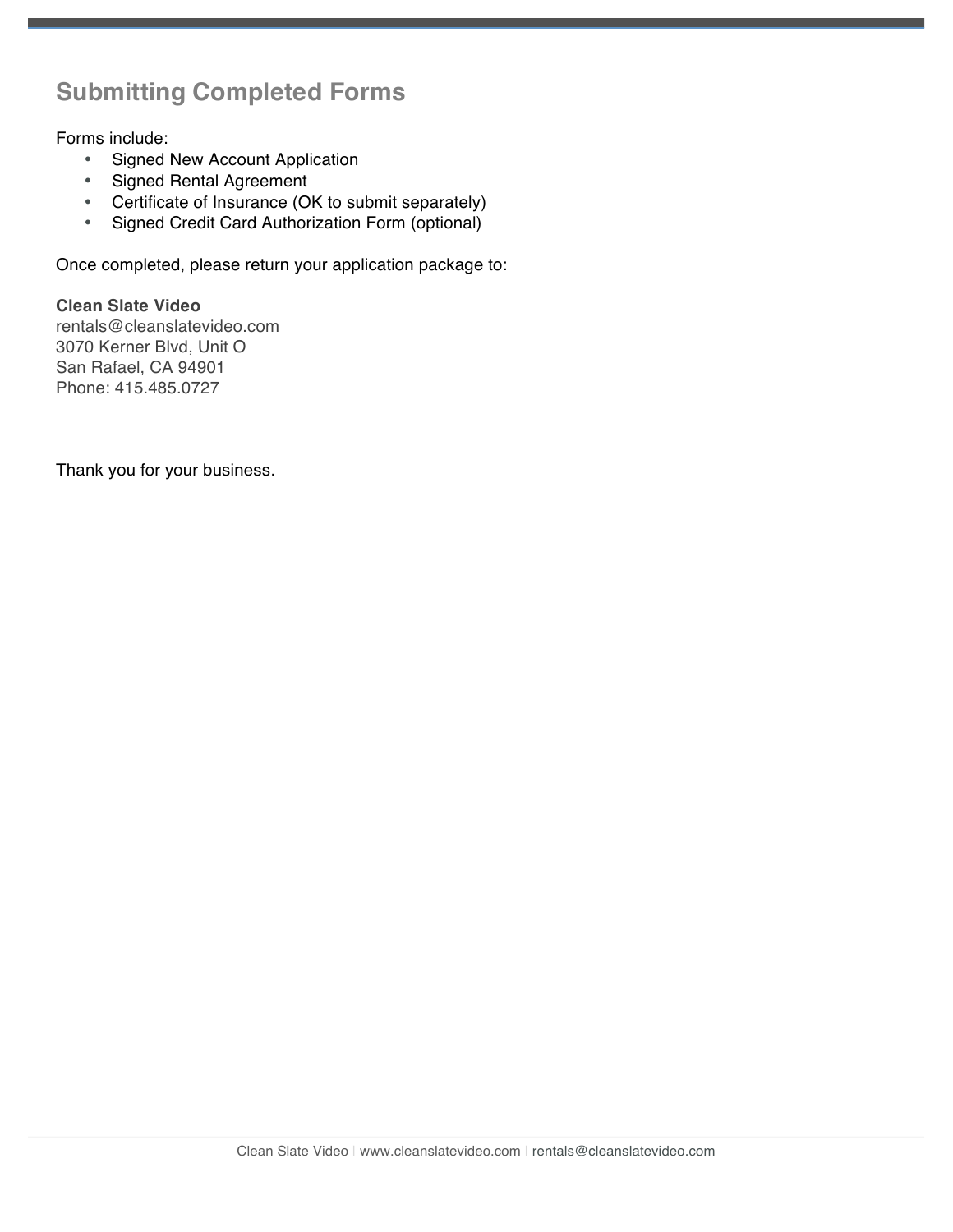

**Clean Slate Video**

www.cleanslatevideo.com rentals@cleanslatevideo.com 3070 Kerner Blvd., Unit O San Rafael, CA 94901 Phone: 415.485.0727 Fax: 415.485.6867

## **Clean Slate Video > New Account Application**

**Approximate Date of First Rental: / /** 

**Legal Business Name: Work Phone: Work Phone:** 

**Email Address: Work Fax: Work Fax:** 

**Street Address: Website:**

**City/State/Zip:**

### **Contacts**

| <b>Business Principal</b> | <b>Account Contact</b> | <b>Accounts Payable Contact</b> |
|---------------------------|------------------------|---------------------------------|
| Name:                     | Name:                  | Name:                           |
| SSN:                      | <b>Phone:</b>          | <b>Phone:</b>                   |
| <b>Phone:</b>             | Email:                 | Email:                          |
| Email:                    |                        |                                 |
| _____<br>___              |                        |                                 |

#### **Business Information**

| <b>No. Years in Business</b><br><b>Type of Business</b>                                                                                   |  |  |  |
|-------------------------------------------------------------------------------------------------------------------------------------------|--|--|--|
| <b>Type of Ownership:</b> Sole Proprietorship $\Box$ Partnership $\Box$ LLC $\Box$ Corporation $\Box$ State of Inc. $\Box$<br>(check box) |  |  |  |
| TIN:<br>D&B #:<br><b>Resale No:</b> (please provide copy of Resale Certificate, form attached)                                            |  |  |  |
| Ever file for bankruptcy?<br><b>Disposition:</b>                                                                                          |  |  |  |
| <b>Insurance, Taxes &amp; Billing</b>                                                                                                     |  |  |  |
| <b>Contact Name:</b><br><b>Insurance Company Name</b> (Rental/Production):                                                                |  |  |  |
| <b>Canada GST</b> (if applicable):<br><b>Europe VAT</b> (if applicable):                                                                  |  |  |  |

**Do you require PO's?**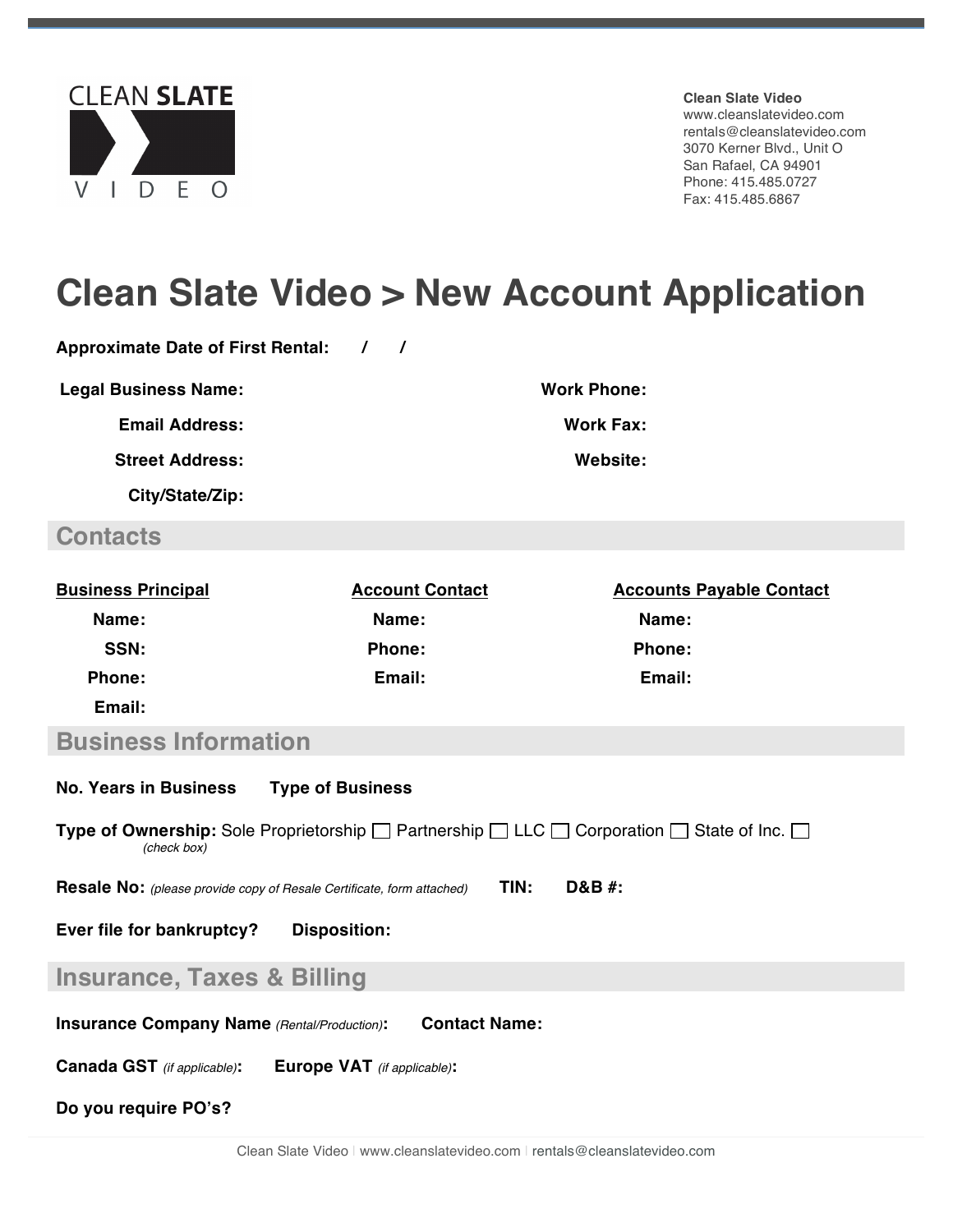### **Authorized Users on the Account Authorized User Authorized User Authorized User Name: Name: Name: Phone: Phone: Phone: Email: Email: Email: Employee or Freelancer: Employee or Freelancer: Employee or Freelancer: Referral & Communications** How did you hear about us: Internet search **Example 10** Other *(please explain)* **Referred by: Would you like to receive our e-newsletters for promotions and company updates?** *(Provide email)*  **Would you like to connect via Social Media?** *(Provide Twitter handle) (Provide Facebook)* **Bank Information Bank Name: Bank Contact: Branch:** Phone: **Account No: Email: Trade References/Vendors** *References must be provided, even if on COD basis. Fax numbers must be included to process credit application*

| Reference #1           | Reference #2           |
|------------------------|------------------------|
| <b>Company Name:</b>   | <b>Company Name:</b>   |
| <b>Street Address:</b> | <b>Street Address:</b> |
| City/State/Zip:        | City/State/Zip:        |
| Account $\#$ :         | Account $\#$ :         |
| <b>Phone No:</b>       | <b>Phone No:</b>       |
| Contact:               | Contact:               |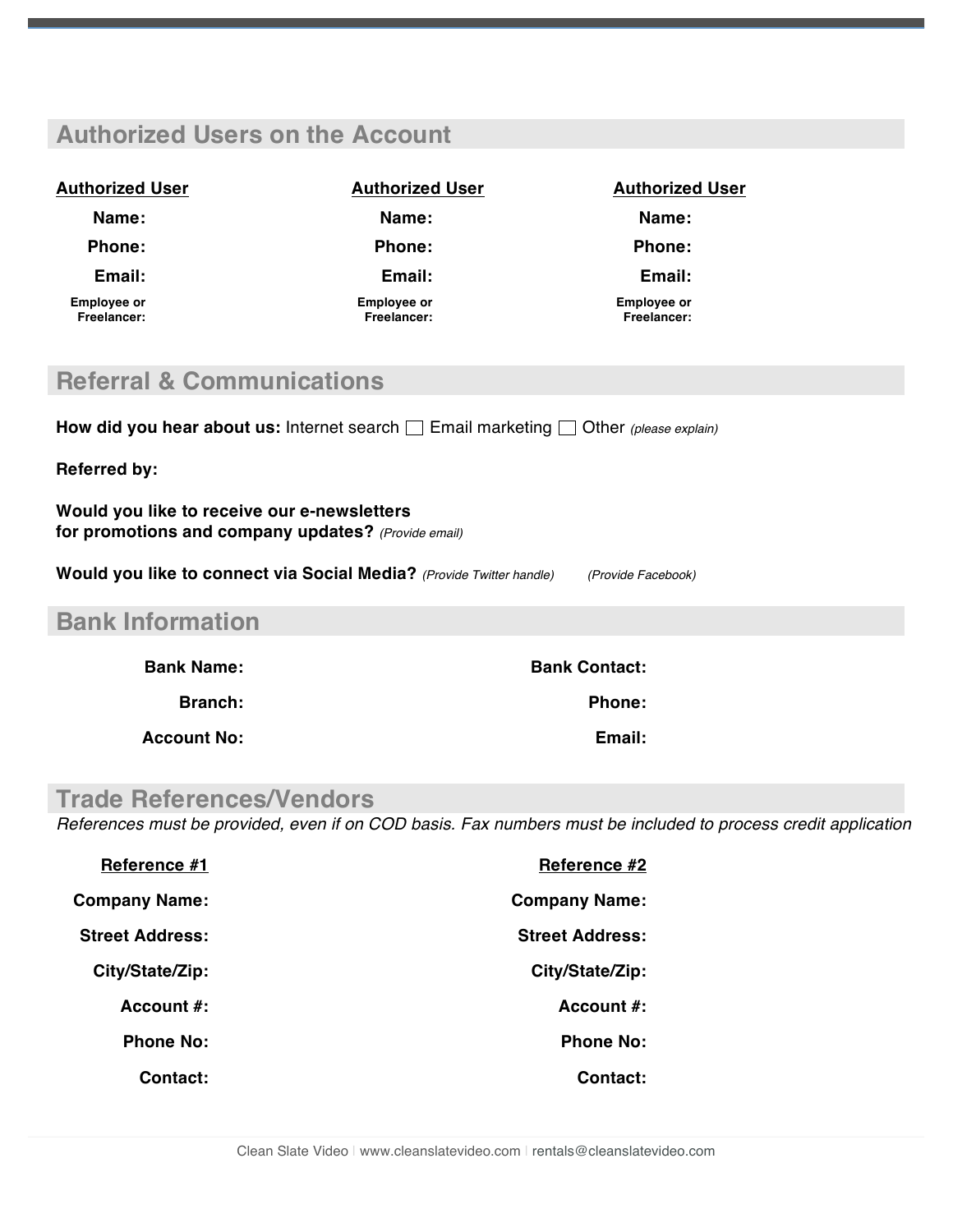*References continued…*

| Reference #3           | Reference #4           |
|------------------------|------------------------|
| <b>Company Name:</b>   | <b>Company Name:</b>   |
| <b>Street Address:</b> | <b>Street Address:</b> |
| City/State/Zip:        | City/State/Zip:        |
| Account $#$ :          | Account $\#$ :         |
| <b>Phone No:</b>       | <b>Phone No:</b>       |
| Contact:               | Contact:               |

**Note: Insurance Certificate Required with Clean Slate Video named as additional insured and loss payee with respect to miscellaneous rented equipment as their interests may appear.**

*Most financial banking institutions, as well as other business require a signature prior to releasing any financial information. By signing this form, I/we hereby authorize the release of any and all credit information to be released to Clean Slate Video.*

*In consideration of the extension of credit terms, the undersigned severally and/or collectively personally guaranty the payment of all charges made by and/or on behalf of the applicants, plus attorney fees, court and all other costs of collection, should collection proceedings become necessary.*

| <b>Authorized Signature:</b> | Date:                    |                      |
|------------------------------|--------------------------|----------------------|
| <b>Type/Print Name:</b>      | Title:                   |                      |
| <b>Authorized Signature:</b> | Date:                    |                      |
| <b>Type/Print Name:</b>      | Title:                   |                      |
|                              |                          |                      |
|                              | For office use<br>Office | <b>Customer Code</b> |

Rental Agent Credit Limit Date **Date** Approved by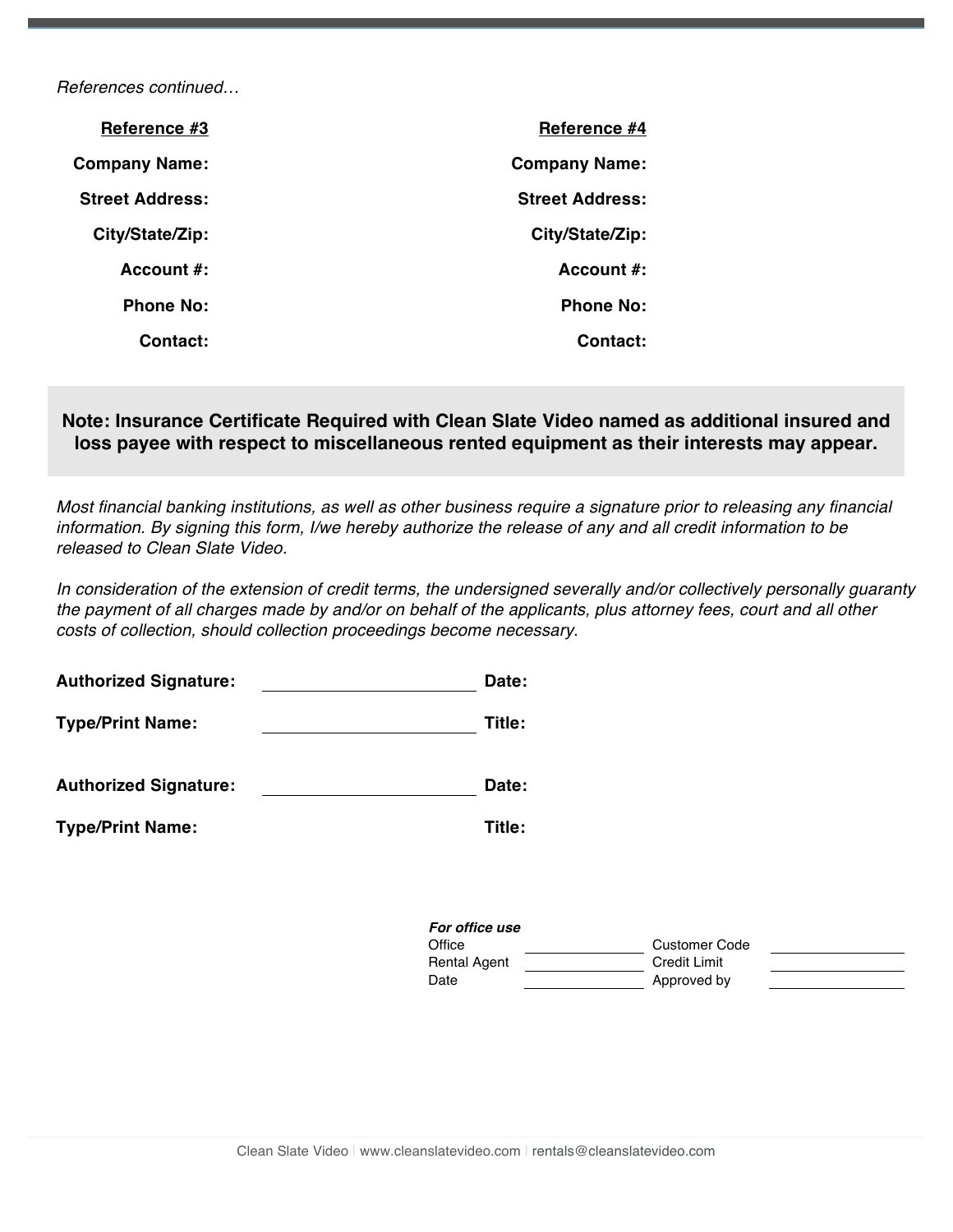

**Clean Slate Video** www.cleanslatevideo.com rentals@cleanslatevideo.com 3070 Kerner Blvd., Unit O San Rafael, CA 94901 Phone: 415.485.0727 Fax: 415.485.6867

# **Clean Slate Video > Credit Card Authorization**

**Credit Card First Use:** If using a credit card for payment and/or security for the first time, cardholder must appear at rental office in person and provide appropriate identification. We accept the following credit cards: VISA, Master Card and American Express. Clean Slate Video does not accept Debit Cards.

**Credit Card Information**

**Cardholder Name:**

**Company Name:**

**Credit Card Bank Name:**

**Credit Card Number:**

**Expiration Date:**

**Credit Card Bank Phone #:**

**Security ID Code:** (3 digit # on back of card)

### **Billing Address**

**Billing Street Address:**

**City/State/Zip:**

**Phone:**

#### **PLEASE PROVIDE PHOTOCOPY (FRONT & BACK) OF YOUR DRIVER'S LICENSE AND CREDIT CARDS ONTO AN ATTACHED SHEET**

*I hereby authorize Clean Slate Video to charge the credit card above for payment, security deposits and insurance deductibles. I declare that the information that I have provided is correct. I hereby authorize* (provide name of person) *to pick up equipment, and I* (type your name) *take full responsibility for any missing items or damages that may occur.*

| Signature.<br>---- |  |
|--------------------|--|
|--------------------|--|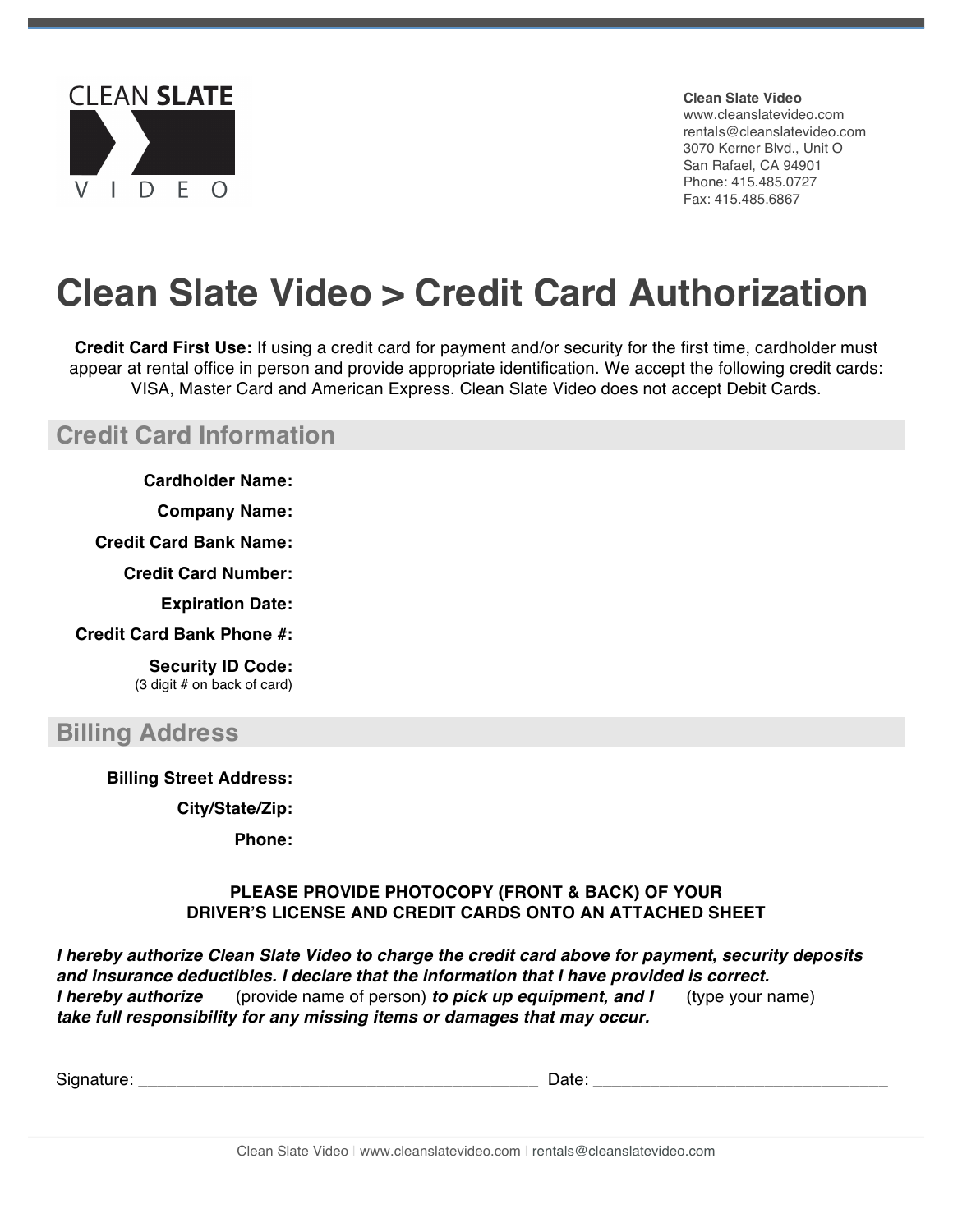

**Clean Slate Video** www.cleanslatevideo.com rentals@cleanslatevideo.com 3070 Kerner Blvd., Unit O San Rafael, CA 94901 Phone: 415.485.0727 Fax: 415.485.6867

## **Clean Slate Video > Rental Agreement**

**Date: / /** 

This Rental Agreement is entered into as of the above date by and between Clean Slate Video, also known as "CSV" and referred to herein as "Lessor" and , referred to herein as "Lessee" whose principal place of business is and whose phone number is ( ) and whose fax number is ( ) **.** 

This Agreement shall include and be subject to the following terms and conditions.

- 1. **CONTINUING RENTAL AGREEMENT**: Lessor and Lessee agree that this Agreement shall apply to any rental of Property y Lessee from Lessor occurring on or after the date of this Agreement, even though the **specific** Property, duration of rental and/or the price for the rental may vary. The parties acknowledge and agree that the terms and conditions of this Agreement shall continue to apply to all future rental transactions between them, without necessity or either party executing a new Rental Agreement.
- 2. Description of Property: The equipment ("Property") subject to this Agreement shall be the specific items of Property listed on the Equipment Schedule or Property Rental Receipt prepared by Lessor and given to Lessee at the time of delivery of the Property to Lessee or to a third party at the direction of Lessee. Such Equipment Schedule and/or Property Rental Receipt shall be deemed a part of this Agreement, as if fully incorporated herein. It shall be Lessee's sole responsibility to determine that the Property delivered is in accordance with the Equipment Schedule or Property Rental Receipt and to notify Lessor immediately of any discrepancy thereon. Lessor shall not be reasonability for any discrepancies not brought to Lessor's attention at the time of delivery.
- 3. Delivery and Return: For purposes of this Agreement, Lessee shall be deemed to have taken "delivery o" of the Property from the time the Property is set aside from Lessor's general inventory for Lessee's use. Lessee shall be deemed to have "Returned' the Property only at such a time as Lessee hall have returned the Property to Lessor's shipping department during Lessor's regular business hours and after Lessor shall have accepted the same. "Acceptance" by Lessor shall mean that Lessor shall have unpacked the Property from its shipping container, examined it for damages and individually bar code scanned the Property into Lessor's computerized system as "returned." The acceptance of the returned Property is not a waiver by the Lessor of any claims Lessor may have against Lessee, or a waver of claims for latenent or after discovered damage to the Property.
- 4. Use of Property: Lessee shall operate and use the Property in accordance with the manufacture's instructions and recommended use and shall neither abuse or misuse the Property nor use or store the Property in any manner or at any location which will subject it to abnormal or hazardous conditions or risk. Lessee will take all necessary precautions during the shipment, use or storage of the Property to protect the Property and all persons using the Property from injury or damage. The Property shall be used only by qualified employees or agents of Lessee. Lessee shall not make any alterations, changes, modifications or improvements to the Property without the prior written consent of Lessor and Lessee